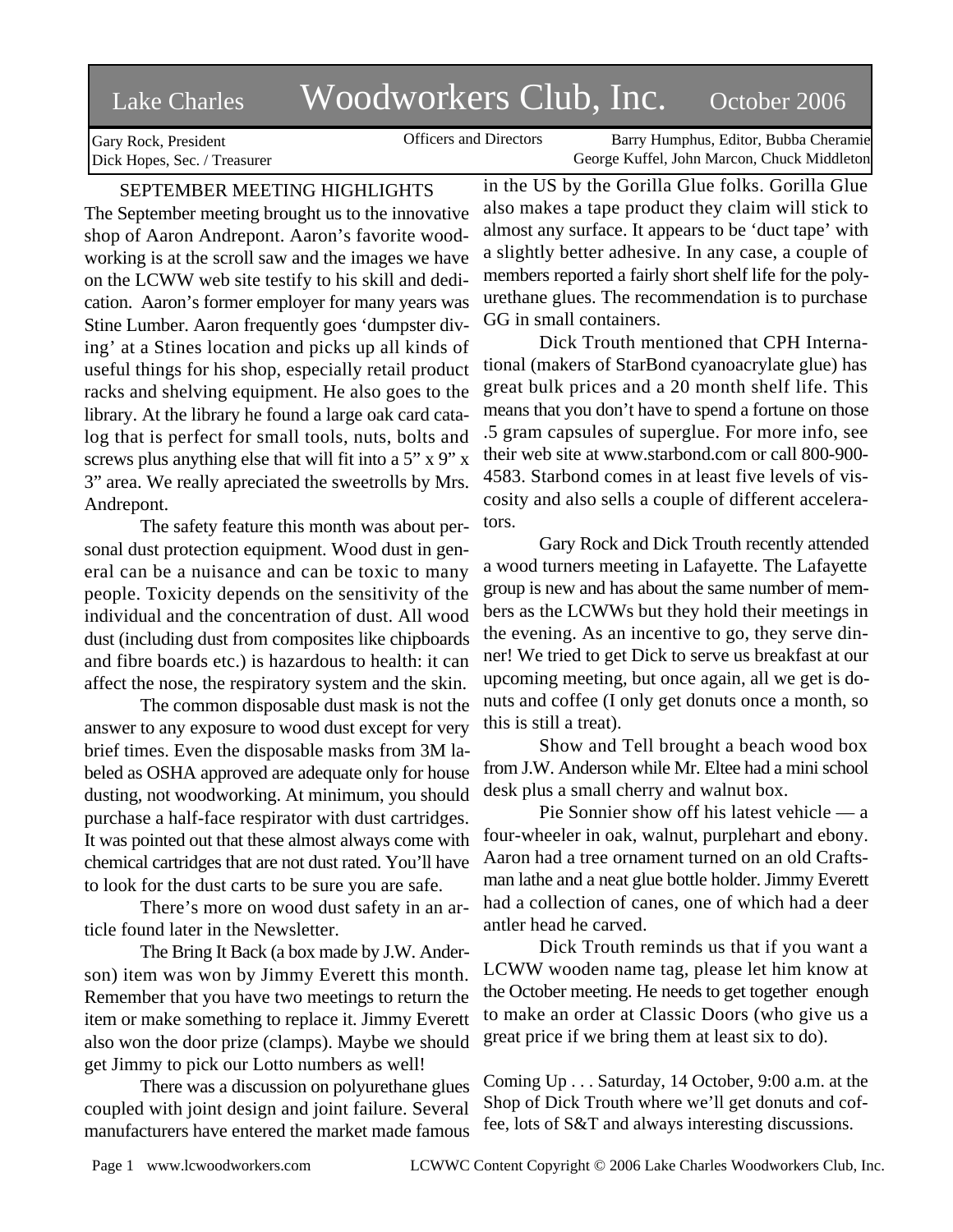#### COMPOUND SLIDING MITER SAWS

Recently, Andy Beasley of Fine Woodworking Magazine reviewed several of the popular compound sliding miter saws on the market. I've had a first generation Delta model for several years and use it for almost every project.

In his article, Beasley says, "The ability to miter, bevel, crosscut wide material, make compound cuts, and even plow dadoes makes the 10-in. sliding compoundmiter saw a perfect fit for many shops. But some saws achieve the compromise between performance and price better than others." Andy reviewed six 10-in. sliders currently on the market, focusing on smoothness, accuracy, power, and ease of use.

Beasley found that the Bosch 10 inch was "The best saw in our review of sliding compound miter saws from five manufacturers has many features that make it exceptionally easy and enjoyable to use." But at \$510.00, it is pricey. It has an adjustable, four position grip that is great for use with either hand, up-front controls convenient for permanent mounting and the large workpiece clamp operates like a bench holdfast. He said it is the easiest to position. In addition to a miter-detent override, the saw features a microadjustment knob for fine tuning a cut 2° on either side of a detent. That's good, because the miter scale and its chubby pointer aren't all that precise (though the detents are). The laser cutting guide aligns with only the left edge of the blade but is too blurry for really accurate work.

Note that Bosch rates the motor at 3 hp at 15 amps. That is a lie. You cannot suck 3 hp through a 120 volts at 15 amp circuit. This violates the laws of physics. So they are really saying 3 hp "peak" at best.

Beasley's second test slider was from Chicago Electric, those wonderful folks in China that we can get through the local Harbor Freight store. He says, "This tool's many flaws led to extremely poor cutting results. Although performance improved dramatically with the Forrest blade, it still wasn't good enough to justify buying a blade that costs more than the saw itself. The sawhead spring is too strong; struggling against its resistance made all operations jerky and imprecise. With left-handed use, the retracting blade guard struck the fingers." At \$100 it is a bargin but you pays for what you get. At least they rate the hp at 1.75, just a bit of a cheat.

Hatachi came next and Beasley says, "This is a good saw with some drawbacks. The trigger lock is best used with the right thumb, so left-handed operation is, well, unhandy; the rear blade guard must be adjusted rearward when mitering and it can strike the fences during some compound cuts; the tiny right fence isn't too helpful, but the excellent left-side fence smoothly flips out of the way for bevels. The miter and bevel scales are cluttered but very precise."

At \$500 it is costly, rated at 12 amps and high cut accuracy with a 5 year warranty.

Makita is a well established producer of woodworking power tools. Their 10 inch slider is very good. Beasely says, "This saw pairs superb cutting performance with an innovative design. The left fence swings away for beveling, and an optional height extension is available for the undersize right fence. Because the miter scale rotates with the table, I found it awkward to get a straight view of the side-mounted angle pointer. Additionally, this saw was the most susceptible to angle errors caused by sloppy miter detents. The blurry laser guide required a lot of patience to adjust from one side of the blade to the other." Like the other top brands, it is in the \$500 range. It comes with a 10 inch, 70 tooth carbide blade and a laser sight that is adjustable.

Metabo is a new player in the power tool market. In the past, they have focused on the abrasives market. Their idea is to move slowly and carefully into the power tool arena, but at a higher price than the general market for sliders at \$570 and a 1 year warranty. Beasely says that, "The soft-start motor is nice, but the blade takes longer to stop than the others. The manual gives no guidance for adjusting the bevel stops, and selecting angles near the miter detents was a chore—the cast scale is imprecise, and there's no override to overcome the tension of the detents. The auxiliary fences areexcellent and a huge improvement over the small ones fixed to the saw. The horizontal handle is perfect for either hand."

Milwaukee is a brand that you know. They make some of the biggest, most powerful hand tools in the market. At \$430 and a 5 year warranty, they are a good choice for a slider. Beasley suggests that, "A lot of features make this saw the best value: the top-mounted bevel lock; the large flip fence on the left side; a great arbor lock for quick blade changes; and a detent-override lever for angles near the detents. The workpiece clamp is good, but its short reach keeps it far from the blade. The fence height is adequate; the left side can be quickly unclamped and flipped for bevel cuts."

The slider I have is discontinued and like the units above, can cut up to 12-1/8" in the base but has no laser (but this can be added as an after-market item). Apparently Delta decided to get out of the slider business. However, if you want a standard 12" compound miter saw, it is one of the best with dual lasers and a 8-1/2' base cut. All Delta saws have a two year warranty and can be serviced locally. *Barry Humphus*